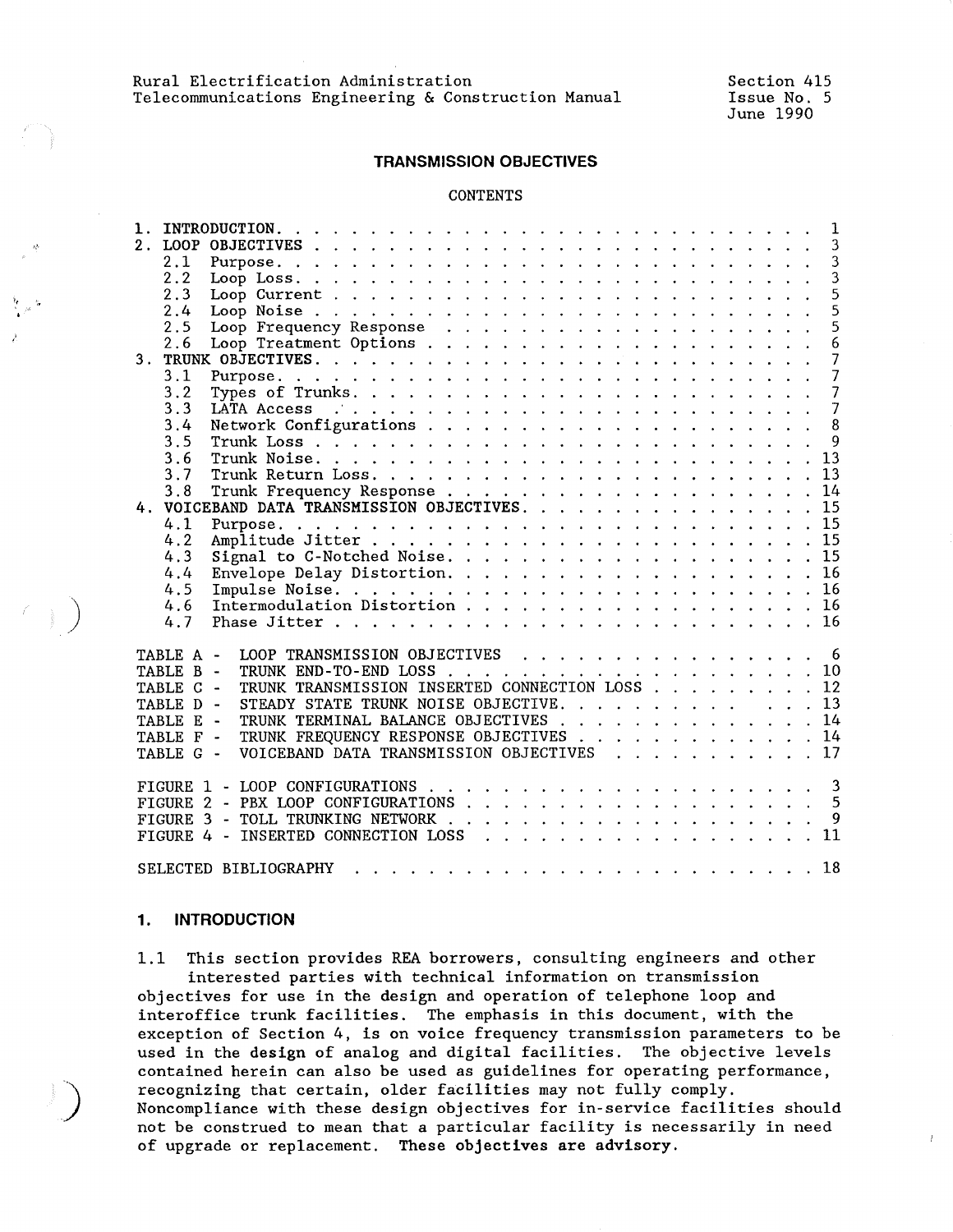1.2 The emphasis in Section 4, Voiceband Data Transmission, is distinctly different than that provided in Sections 2 and 3 for the loop and trunk objectives. Here, the stated objectives are performance oriented, and not design oriented.

1.3 This revision replaces both REA TE&CM 415 Issue No. 4 (May 1973) and its Addendum No. 1 (November 1978). The current reissue reflects the increasing deployment of digital facilities in local exchange plant, including use of digital loop carrier systems and remote switching terminals. This revision addresses the post-divestiture and equal access considerations and terminology of today's toll network. A separate discussion is also provided on other more specialized analog parameters that affect data transmission.

1.4 The transmission objectives presented in this TE&CM are the result of research from various sources, such as equipment specifications, ANSI standards, REA publications, reference texts, etc. Existing standards (particularly *ANSI Tl.506-1989)* and other industry specifications have been utilized to the extent possible, with some modification where needed to either reflect the more rural nature of REA borrowers' facilities or to modify a performance standard into a design standard. The primary sources of information used in the preparation of this document as well as additional references for reader information have been included in the Selected Bibliography.

1.5 The principal intent of this revision is to present REA borrowers with a single collection of meaningful transmission design objectives while comprehensive national standards for a wide variety of voice frequency parameters are still evolving. As regulatory and national standards are further refined in the specific areas that are addressed in this document, REA borrowers are encouraged to adopt those standards in lieu of the information presented here. As is necessary, this TE&CM will be revised accordingly as other standards develop.

1.6 This document does not address measurement techniques. The reader is advised to consult the IEEE publication, *Standard Methods and Equipment to Measure the Transmission Performance of Analog Voice Frequency Circuits,* as listed in the Selected Bibliography.

1.7 The importance to a local exchange carrier (LEG) of establishing and meeting transmission objectives cannot be underestimated. While an intra-office call may be able to tolerate some variations in noise, loss, etc. and still be acceptable to a local user, toll calls with several links of switching and hundreds of kilometers of traveled distance will be more demanding of both loop and trunk facilities. Connections involving data transfer often will be particularly demanding. With today's emphasis on quality and the clear emergence of competitive local service alternatives available to the larger customers of LECs, maintaining quality transmission for both voice and data circuits is a prime LEG consideration.

J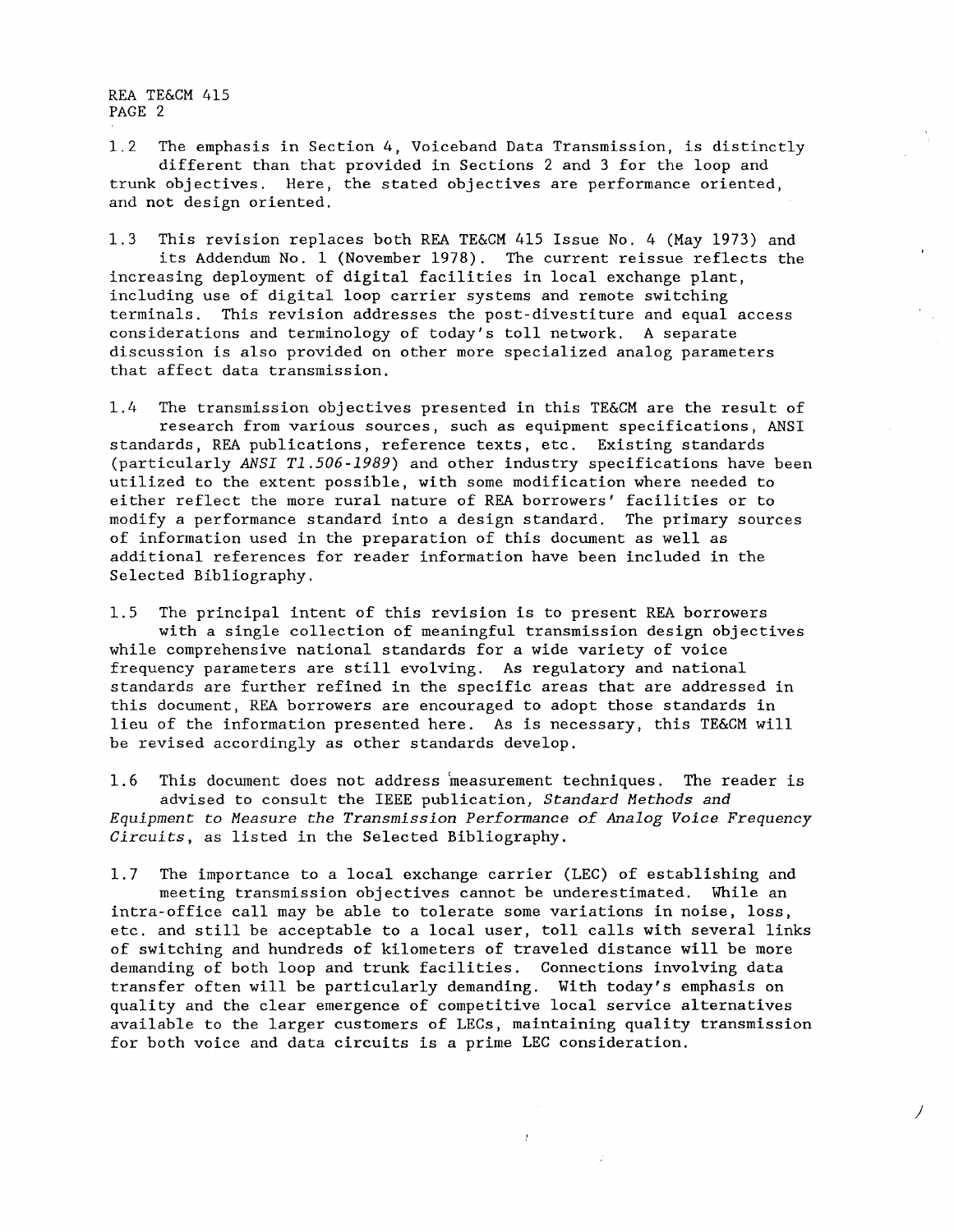## **2. LOOP OBJECTIVES**

#### 2 .1 Purpose

2.1.1 Loop facilities, which are largely analog in today's plant environment, contribute most of the total circuit loss in a switched connection even though they are relatively short in length compared to the other facilities involved in an interoffice call. The characteristics of a local loop affect the quality of both local and toll calls. As a result, loop facilities are in many ways the controlling link in terms of transmission quality. This section will address loop objectives under a variety of configurations, both for standard subscriber loops and PBX (private branch exchange) loops.

#### 2.2 Loop Loss

2.2.1 The general foundation for loop loss is based upon a maximum of 8 dB loss to the subscriber's network interface device (NID). The specific transmission loss objectives for loop facilities are dependent upon two principal characteristics: 1) the nature of the loop itself, whether it is physical or carrier-derived; and, 2) the nature of the loop interface to the central office switch, whether it is analog or digital. Carrier-derived loop circuits result whenever subscribers are served by either a digital loop carrier (DLC) or an analog carrier (AC) system. DLCs can either have an analog interface on a per subscriber or individual loop basis to the central office (CO) switch; or, a digital interface on a DSl basis with the CO switch.

2.2.2 Wherever remote switching terminals (RSTs) are deployed in the loop, the interface to the CO switch is on a digital basis. Any loss directly associated with the RST unit is considered as part of the CO switch and not part of the loop. Central office insertion loss and other transmission objectives for digital CO switches are addressed in REA Form 522, *General Specification for Digital, Stored Program Controlled Central Office Equipment.* 

2.2.3 As previously mentioned, the primary basis for all loop loss

objectives, regardless of the type of facility or interface, is to maintain the lowest loss possible with a maximum subscriber loop loss from the NID to the CO switch of 8 dB. Where a loop is served by either a DLC or a RST with a direct digital interface to the switch, the full 8 dB of loss is'available from the DLC/RST location outward to the subscriber. This situation is depicted in Figure lA. Should a specific DLC or RST in an integrated mode insert any additional loss into the loop circuit, the 8 dB margin should be reduced accordingly.

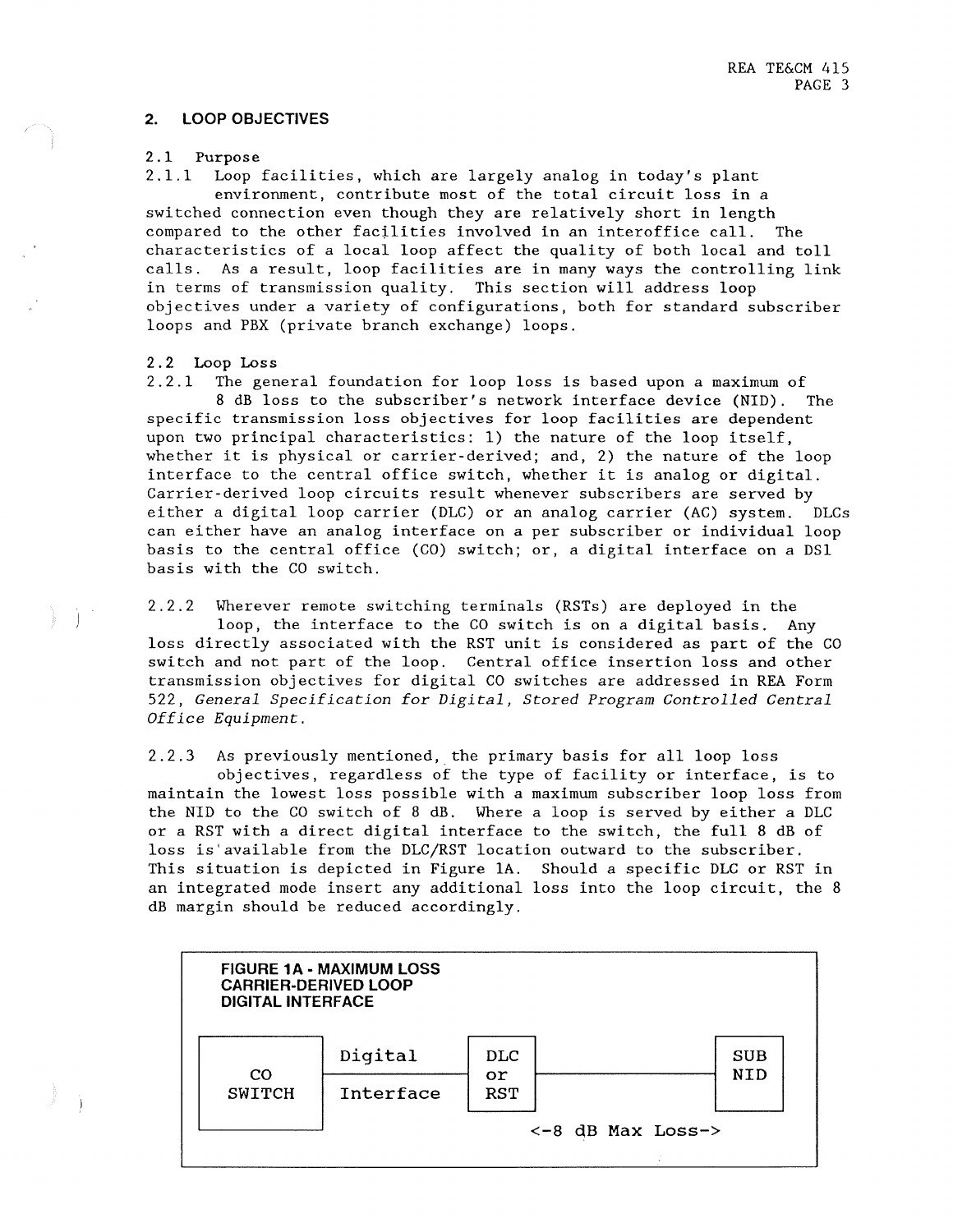2.2.4 Wherever a DLC or a AC is deployed and the interface to the CO switch is on an analog basis (sometimes known as a univers interface for the DLC), only 6 dB of loop loss is available from the location of the DLC/AC outward to the subscriber. The remaining 2 dB is assigned to the DLC/AC. This configuration is depicted in Figure lB.



,2. 2. 5 The purely physical analog loop is, depicted in Figure lC. maximum loss to the CO switch in this situation is 8 dB. summarizes the subscriber loop loss objectives for all of the configurations discussed above. The Table A

| <b>FIGURE 1C - MAXIMUM LOSS</b><br><b>PHYSICAL LOOP</b> |                                        |                   |  |  |  |
|---------------------------------------------------------|----------------------------------------|-------------------|--|--|--|
| $_{\rm CO}$<br><b>SWITCH</b>                            | Analog<br>Interface<br>8 dB Max Loss . | <b>SUB</b><br>NID |  |  |  |

2.2.6 Facilities serving PBXs are treated differently for loss purposes than are standard subscriber loops. This is because a PBX loop functions as a trunking connection instead of a simple subscriber loop connection. PBX circuits serve an additional level of switching and contain their own "loop" facilities beyond the PBX switch in terms of inside building wiring. PBX trunks, therefore, are limited to 5 dB maximum loss, allowing an additional 3 dB for the loop served by the PBX.

2.2.7 As with standard subscriber loops, the distance from the PBX to the CO switch can be extended by using either DLCs or RSTs. With a DLC or RST having a digital interface, the entire 5 dB loss margin is availab from the DLC/RST system outward to the PBX NID. This is shown in Figure 2A. If a DLC with an analog interface or an AC is used in this situation, the PBX loop will be limited to 3 dB of loss, as depicted in Figure 2B. Figure 2C depicts the purely physical analog PBX loop. Loss margins for all PBX configurations are also shown in Table A.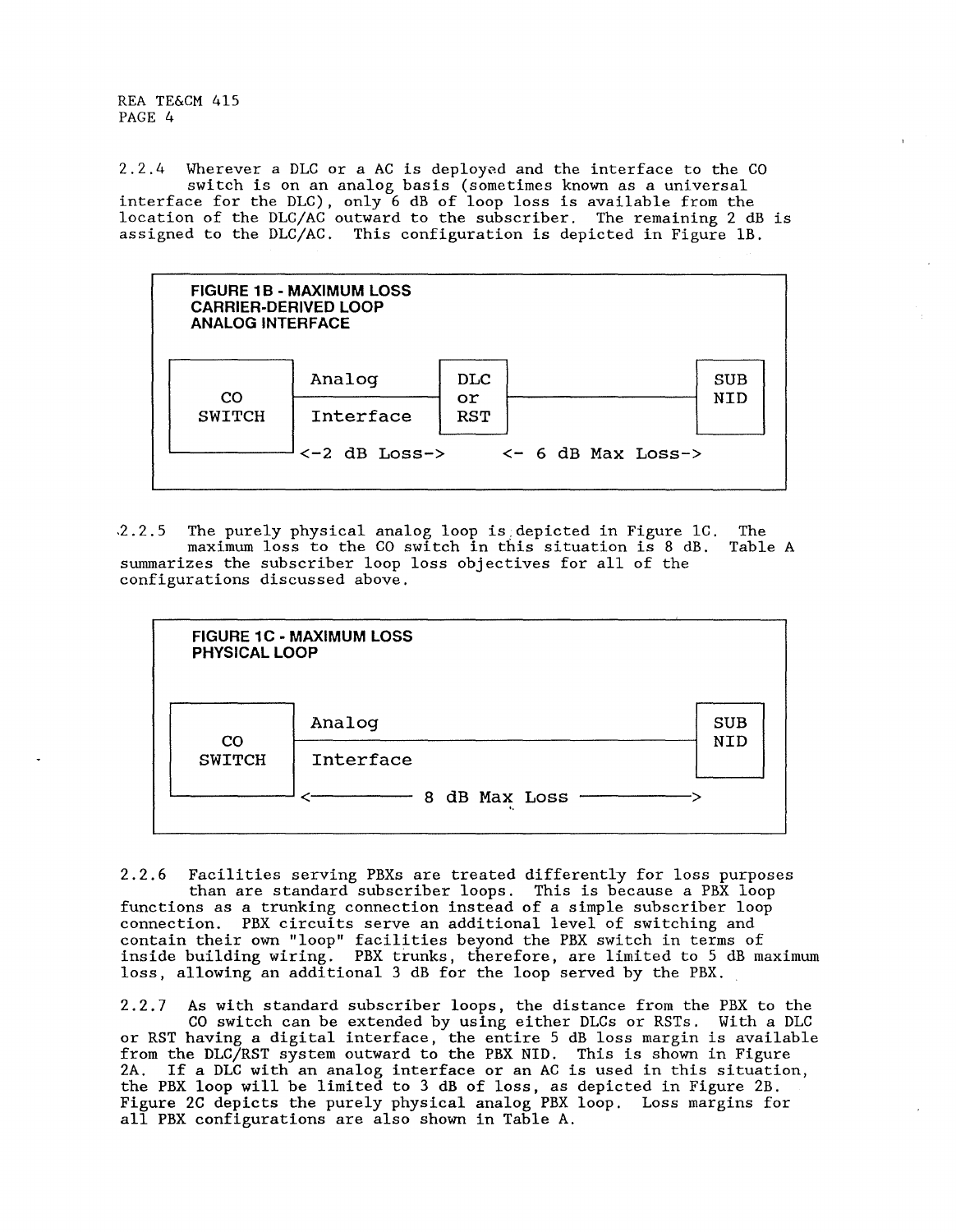

# 2.3 Loop Current

 $\left.\rule{0pt}{12pt}\right)$ 

 $\left( \frac{1}{2} \right)$ 

2.3.1 To insure proper operation of customer premises equipment (CPE) at each subscriber, sufficient loop current must be maintained. The loop current objective under adverse conditions (low battery or standby generator) is  $\geq 20$  mA.

#### 2. 4 Loop Noise

2.4.1 The weighted noise objective for subscriber and PBX loops is

20 dBrnC. It is measured at the NID, located at the subscriber's premises. The loop objectives for steady state C-Message noise are independent of the interface to the CO switch and the nature of the loop facility. Loop noise objectives are also outlined in Table A.

### 2.5 Loop Frequency Response

2.5.1 Frequency response parameters for loop facilities have been defined in terms of a full spectrum requirement and not in terms of a more performance oriented parameter such as Three Tone Slope (TTS). Additional information on TTS may be located in Reference  $# 1$  of the Selected Bibliography. Loop frequency response objectives are outlined in Table A.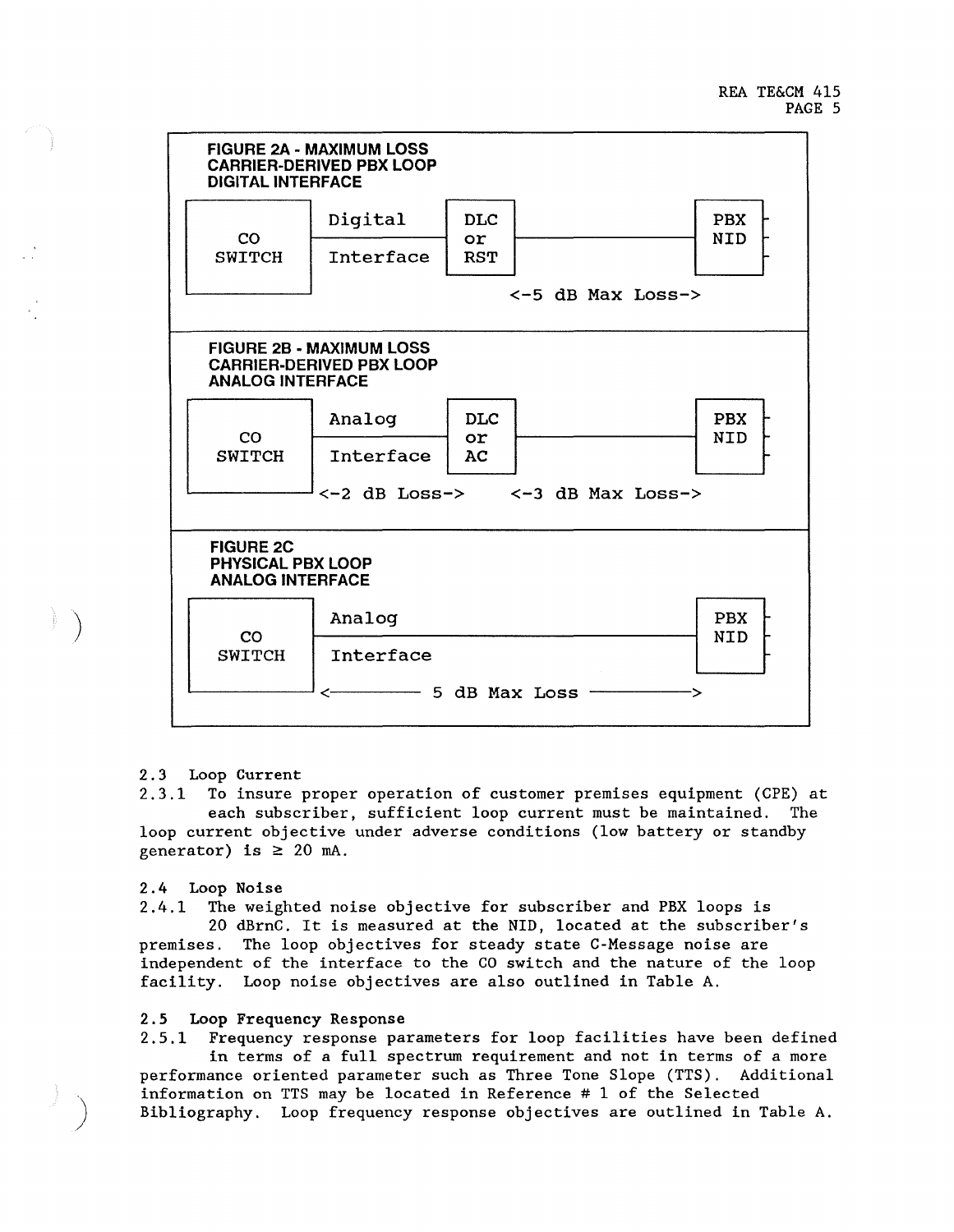| <b>Type of Facility</b>                                                                                          | <b>Parameters</b>             |                                           |                                                        |  |
|------------------------------------------------------------------------------------------------------------------|-------------------------------|-------------------------------------------|--------------------------------------------------------|--|
|                                                                                                                  | Loss <sup>2</sup><br>1004 Hzl | Steady State <sup>3</sup><br><b>Noise</b> | Frequency <sup>4,5</sup><br>Response                   |  |
| Subscriber Lines - Physical                                                                                      | 8 <sub>dB</sub>               | 20 dBrnC                                  | 300-3000 Hz: +1 dB,-3 dB                               |  |
| <b>Subscriber Lines - Carrier Derived</b><br>w/Digital Interface at CO1<br>w/Analog Interface at CO <sup>1</sup> | 8 dB<br>6 dB                  | 20 dBrnC<br>20 dbrnC                      | 300-3000 Hz: +1 dB, -3 dB<br>300-3000 Hz: +1 dB, -3 dB |  |
| PBX Trunks - Physical                                                                                            | 5 dB                          | 20 dBrnC                                  | 300-3000 Hz: +1 dB,-3 dB                               |  |
| <b>PBX Trunks - Carrier Derived</b><br>w/Digital Interface at CO1<br>w/Analog Interface at CO1                   | 5 dB<br>3 dB                  | 20 dBrnC<br>20 dbrnC                      | 300-3000 Hz: +1 dB,-3 dB<br>300-3000 Hz: +1 dB,-3 dB   |  |

# **TABLE A LOOP TRANSMISSION OBJECTIVES**

# **NOTES**

 $\mathbf{1}$ Loss given is that for the physical loop facilities **beyond** the carrier system to the subscriber's network interface device<br>(NID)、Carrier systems with a digital interface to the CO switch are assumed to meet the 0 dB inte Equipment.'

- 2 Maximum value from either the switch or a DLC/AC unit to the subscriber's NID; and, is exclusive of any CO switchrelated loss.
- $3$  Steady state noise threshold is a maximum value measured at the subscriber's NID.
- Loops that contain either nonloaded facilities or loaded loops with long end sections may exceed the stated objectives but should be within  $+1$  dB,  $-5$  dB: 300-3000 Hz.
- $^{\,5}\,$  Response objective is specified in terms of a gain and loss range, referenced to a 1004 Hz signal.

# 2.6 Loop Treatment Options

2.6.1 The application of loop treatment at the central office may be necessary to meet loop transmission objectives. Treatment takes the form of loop extenders which elevate the DC loop voltage, and VF repeaters which provide additional amplification. Treatment should be considered if: 1) the stated loop objectives cannot be met, 2) the loop maximum resistance objectives are exceeded (for information on loop resistance, refer to REA TE&CM 424, *Design Guidelines for Telecommunications Subscriber Loop Plant),* or 3) if a minimum loop current of 20 mA cannot be maintained.

2.6.2 As an alternative to CO loop treatment if subscriber densities are sufficient, the use of DLCs or RSTs on long loops should be

considered for a variety of reasons. These include economics, adequate loop current, adequate ringing voltage and minimization of loss and noise. For additional information on loop plant design consult REA TE&CM 424.

 $\mathcal{I}$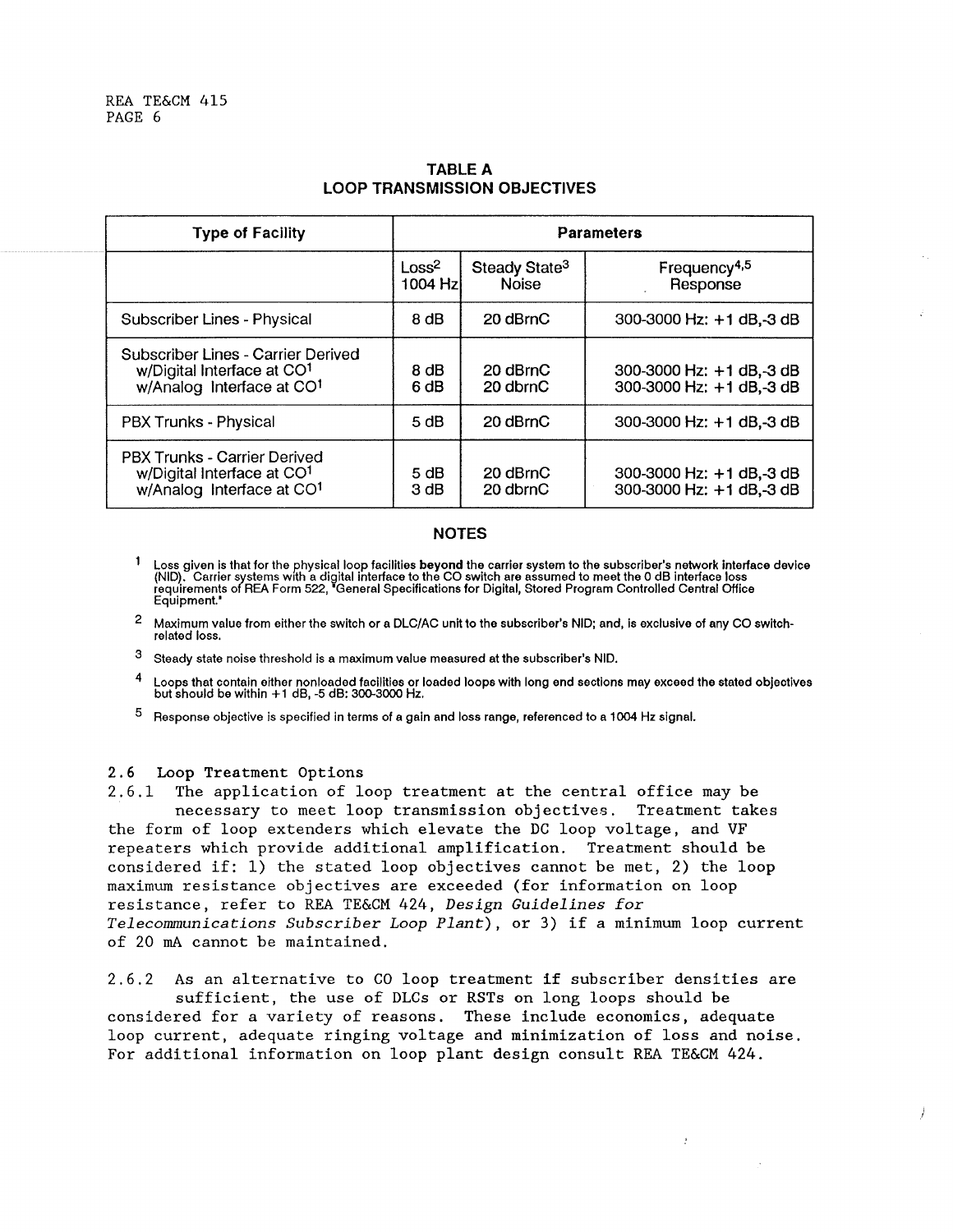#### **3. TRUNK OBJECTIVES**

# 3 .1 **Purpose**

This section will discuss terminology and transmission design objectives to be applied to both analog and digital intraLATA trunk facilities. For REA borrowers and other rural LECs, trunk facilities are largely of a toll nature. However, exceptions exist to this characterization where facilities are provided for extended area service (EAS), special services, operator services or local interoffice links between wire centers or other nearby exchanges.

3.1.2 Because of the significant effects on the telecommunications

industry resulting from the divestiture of AT&T, the toll network has undergone many changes in recent years. Traditionally it was a strict hierarchical network operated by a single interexchange carrier (IXC). Today in the realm of interLATA competition and equal access, many carriers operate toll networks which depend upon access to LECs to terminate and route subscriber traffic. Formerly, the interoffice transmission facilities were of the analog variety; today they are largely digital. Even the terminology has changed. This section will address toll transmission objectives from a LATA access perspective while not completely ignoring the predivestiture form of toll network that is still in general use for many REA borrowers.

3.1.3 The trunk transmission design objectives are set forth in five tables: B, C, D, E and F. Those trunks classified as inter-tandem and tandem connecting have more rigorous objective levels. This reflects the desire to maintain a higher quality of transmission both for calls carried over highly segmented routes as well as for strictly toll facilities, such as intertandem. Many of the performance criteria are based upon the nature of the facility, type of access, etc. Therefore, it is recommended that the reader review sections 3.2, 3.3 and 3.4 prior to interpreting the trunk transmission objectives.

#### 3. 2 Types of Trunks

 $\big)$ 

*)* 

3.2.1 Because the technical characteristics and capabilities vary between analog and digital facilities, the actual objectives bear a relationship to the facility and its interface to the switch. This section will briefly define the terms analog trunk, combination trunk and digital trunk.

Analog Trunk - An interoffice facility that is either analog or digital (or a combination of the two) and that terminates both ends in analog interfaces.

**Combination Trunk** - **A** digital interoffice facility that terminates one end in a digital interface and at the other end in an analog Interface.

**Digital Trunk** - A digital interoffice facility that terminates both ends In digital interfaces at digital switching systems.

## **3. 3 LATA Access**

3.3.1 For some categories of network segments, toll transmission

objectives vary depending upon the type of switched LEC LATA access that is made available to the IXC at its point of presence (POP). The four principal types of local exchange access are described below. ,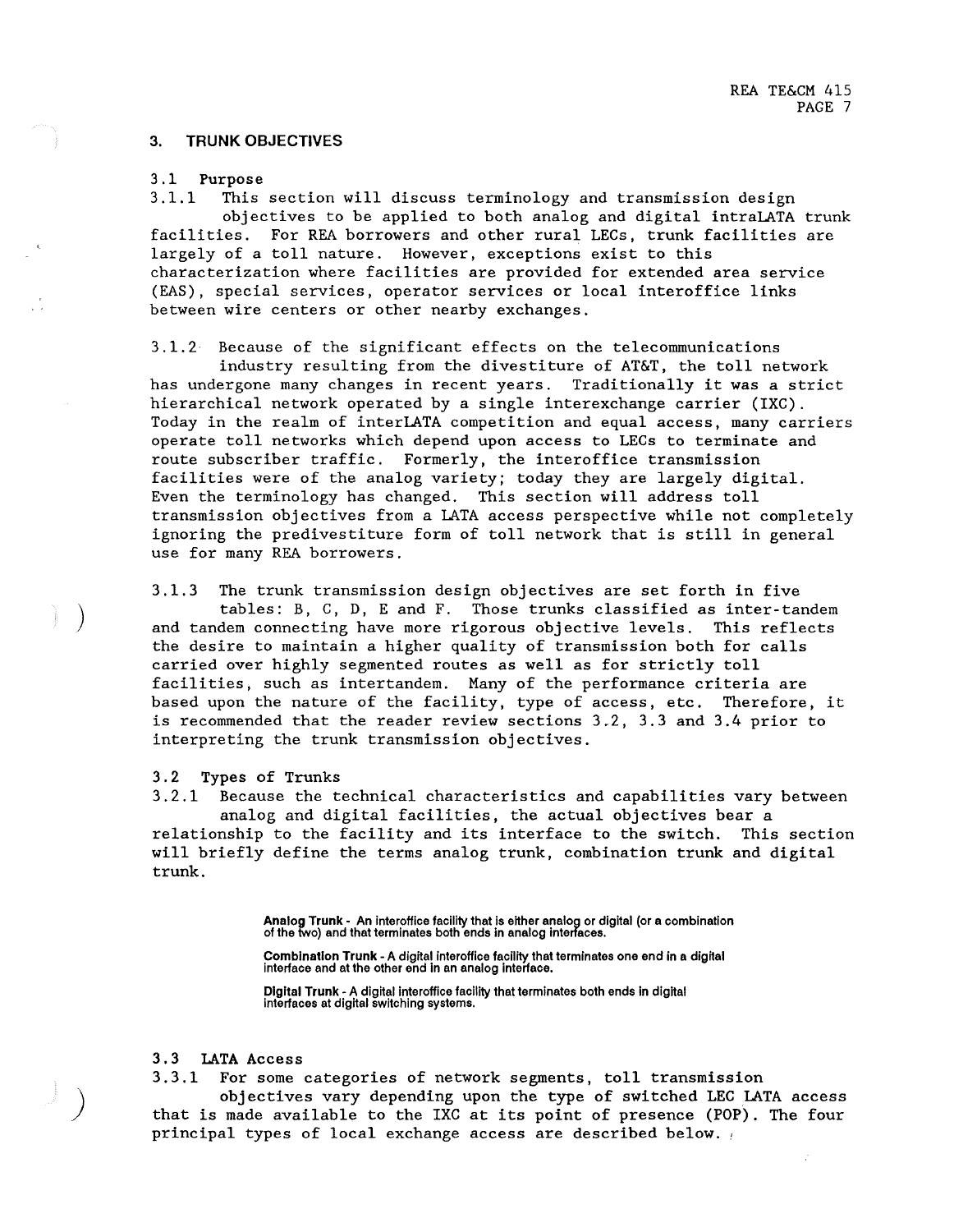#### Types of Local Exchange Access

Feature Group A (FGA) • A line side connection path from the end office to **a** specific IXC's POP.

**Feature** Group B (FGB) • A trunk side connection path (either direct or **via a** tandem switch) from the end office to a specific IXC's POP.

**Feature** Group C (FGC) • A trunk side connection path from the end office to AT&T-Communications. Because of its predivestiture origination, used only where Feature Group D access is not available.

**Feature** Group D (FGD) • A trunk side connection path from the end office to an IXC's POP. Trunking may be either direct or indirect via an access tandem switch. Known as Equal Access.

#### 3.4 Network Configurations

3.4.1 For purposes of discussion, toll network configurations can be placed into two broad categories - predivestiture and equal access. The former is in most cases a Bell System hierarchical network that was modified as a result of the court-ordered divestiture of AT&T to hand off all interLATA traffic at an AT&T point of presence (POP) within the LATA. IntraLATA traffic is carried by either a Bell Operating Company (BOC) or a Independent Telephone Company (ITC). In some cases, grgups of ITCs have organized mutually-owned and operated, facility-based intraLATA networks.

3.4.2 Ultimately, equal access facilities should be universally available to permit Feature Group D connections from all LEG end offices to multiple IXCs. The completion of this process will require some time yet. It is dependent upon a variety of exchange-specific considerations, including end office capabilities, traffic densities, location of IXC facilities and overall economics.

3.4.3 Where equal access (Feature Group D) is not available, Feature Group A lines and/or Feature Group B trunks may exist to provide interim access and distribution of interLATA traffic to IXCs other than AT&T. These forms of access are service alternatives and are not equivalent in operation nor performance to Feature Groups C and D.

3.4.4 Toll trunks in a non-equal access network from the perspective of the REA borrower have been traditionally characterized as either toll connecting or intertoll. Today, the characterization of trunk types has been considerably expanded to represent the wider variety of trunks and configurations possible in an equal access environment coupled with the existence of multiple interexchange carriers (IXCs) and the required separation of intraLATA and interLATA traffic. As a result, the descriptive terms for trunking facilities are often qualified with other prefixes such as direct interLATA or LATA Tandem. The names and the nature of these facilities are shown in Figure 3.

3.4.5 Figure 3 depicts both local end offices and various toll tandem offices and shows the possible types of trunking. The facilities also have been classified into the two previously-used, broad categories of toll connecting and intertoll through use of coded lines. The terminology used here is consistent with that currently used by the BOCs, which interconnect with many REA borrowers and other ITCs.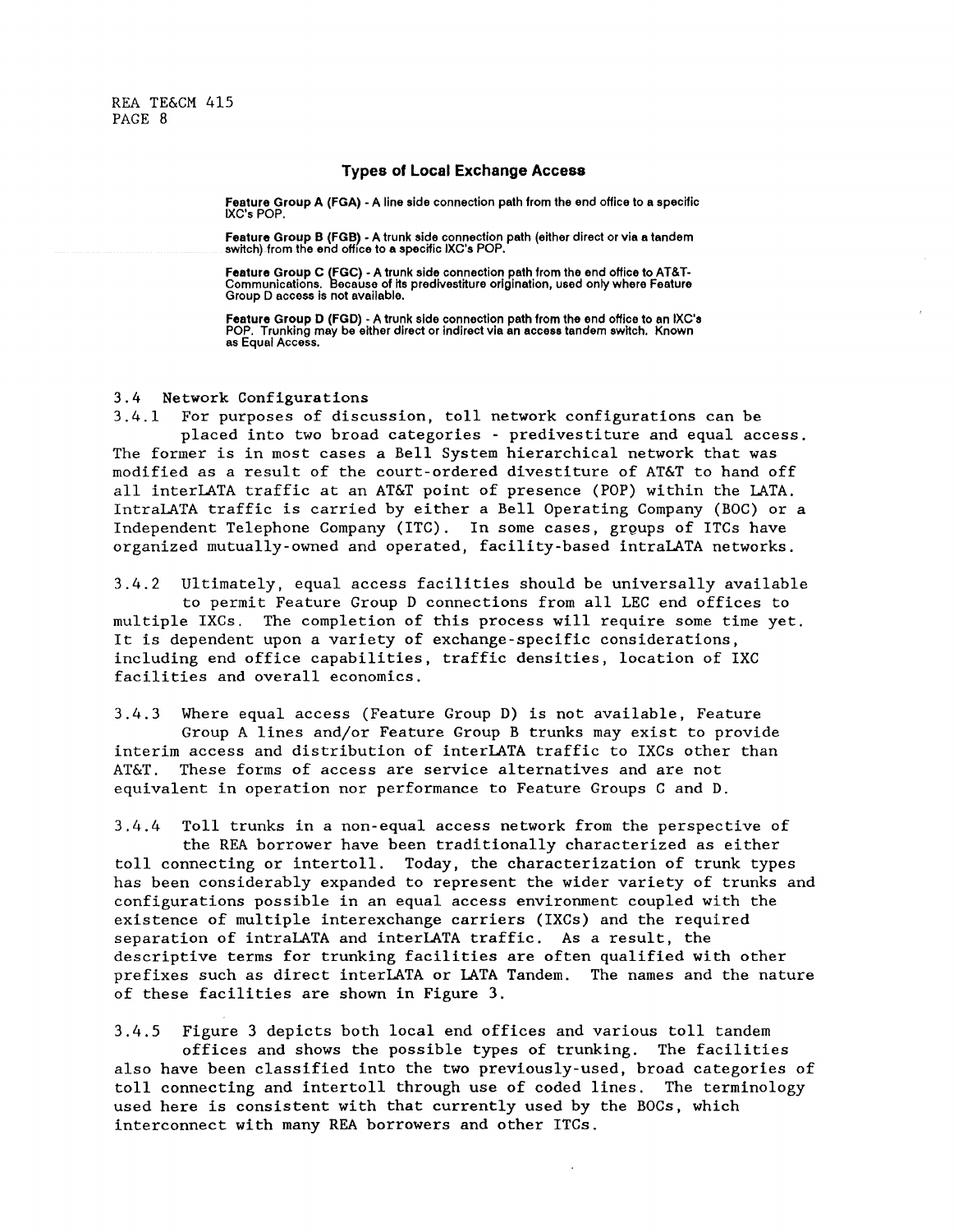FIGURE 3 TOLL TRUNKING NETWORK



# **3** . **5 TRUNK LOSS**

3.5.1 Because of the natural tendency for **signals** to be reflected in a network wherever impedance discontinuities occur (primarily at 2  $wire/4$ -wire interfaces), loss is intentionally introduced to attenuate these reflected signals. The correct amount of loss attenuates the reflected signal or echo without adversely affecting the magnitude of the primary signal, thereby ensuring adequate voice quality. Control of reflections is particularly important on longer distance toll calls where signal delay and echo are more apparent.

3.5.2 When all interoffice trunking was analog, a national loss plan was developed by the Bell System in the 1950's to maintain minimum overall loss yet minimize the effects of echo on call performance, This plan became known as Via Net Loss, or VNL. VNL is based upon the physical length and type of the facility. Although VNL was used successfully for many years, it sees diminishing use today with the increased deployment of digital trunking facilities. A fixed loss plan, which is largely independent of length, was then developed for digital facilities. Additional information on VNL is available from References  $#$  4 and 5 in the Selected Bibliography, *Notes on the BOC Intra-LATA Networks.*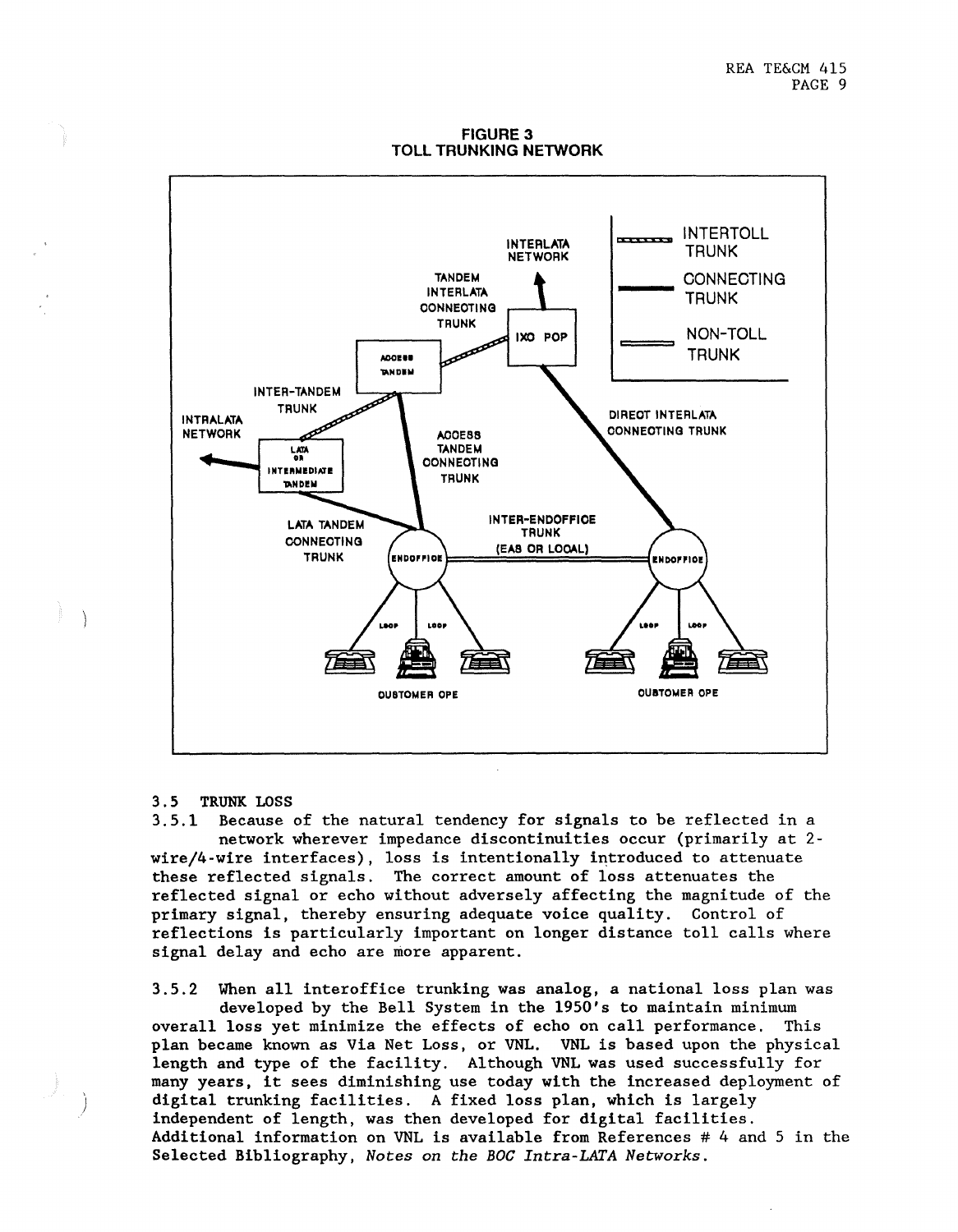3.5.3 The fixed loss plan developed for digital networks is specified in terms of two parameters. The first is simply an end-to-end loss from the analog line interface (assuming digital switches) at the originating office to the analog line interface at the terminating office. This is nominally 6 dB for digital toll facilities involving digital offices. The 6 dB is a compromise value that provides low loss on shorter toll connections, yet sufficient loss for longer connections to adequately reduce echo. Digital inter-end office trunks (local or EAS) less than 320 km (200 miles) in length are specified at 3 dB end-to-end loss. Where an analog tandem switch is employed, the fixed loss for toll connecting trunks is reduced to 5 dB. Table B depicts these end-to-end losses.

| <b>Type</b>                | Loss <sup>1</sup><br>End-to End |
|----------------------------|---------------------------------|
| Inter-End Office (≤320 km) | 3 dB                            |
| Toll via Digital Tandem    | 6 dB                            |
| Toll via Analog Tandem     | 5 dB                            |

# **TABLE B TRUNK END-TO-END LOSS**

#### **NOTES**

Measured from the analog line interface at the originating office to the analog line interface at the terminating office.

3.5.5 The other parameter of the fixed loss plan for digital facilities is Inserted Connection Loss, or ICL. It is part of the end-to-end loss of a connection. Specifically, the ICL is the loss assigned per toll segment, or between switching points, of the overall connection. For digital switches the ICL appears at the decoder stage. Therefore, the ICL of a digital connection cannot be quantified or explicitly measured until the digital signal is decoded. Measurement of the entire end-to-end loss will be affected by the ICLs contained in each segment of the overall connection.

3.5.6 Figure 4A illustrates the ICL in a digital CO to digital CO connection involving one digital tandem switch. Here the end-toend loss is 6 dB; the ICLs for the two tandem connecting digital toll trunks are 3 dB each. It must be emphasized, however, that the overall end-to-end loss **is not** determined by the numerical addition of all the ICLs. In certain circumstances, such as depicted in Figure 4A, the end-toend loss can equal the sum of the ICLs; in others it does not. Additional loss beyond the ICL may be inserted to attain the required end-to-end loss. This may occur in the form of loss pads or as the result of certain loss or gain inherent in particular equipment, such as channel banks.

 $\left| \right|$ 

 $\mathcal{A}$ 

 $\overline{t}$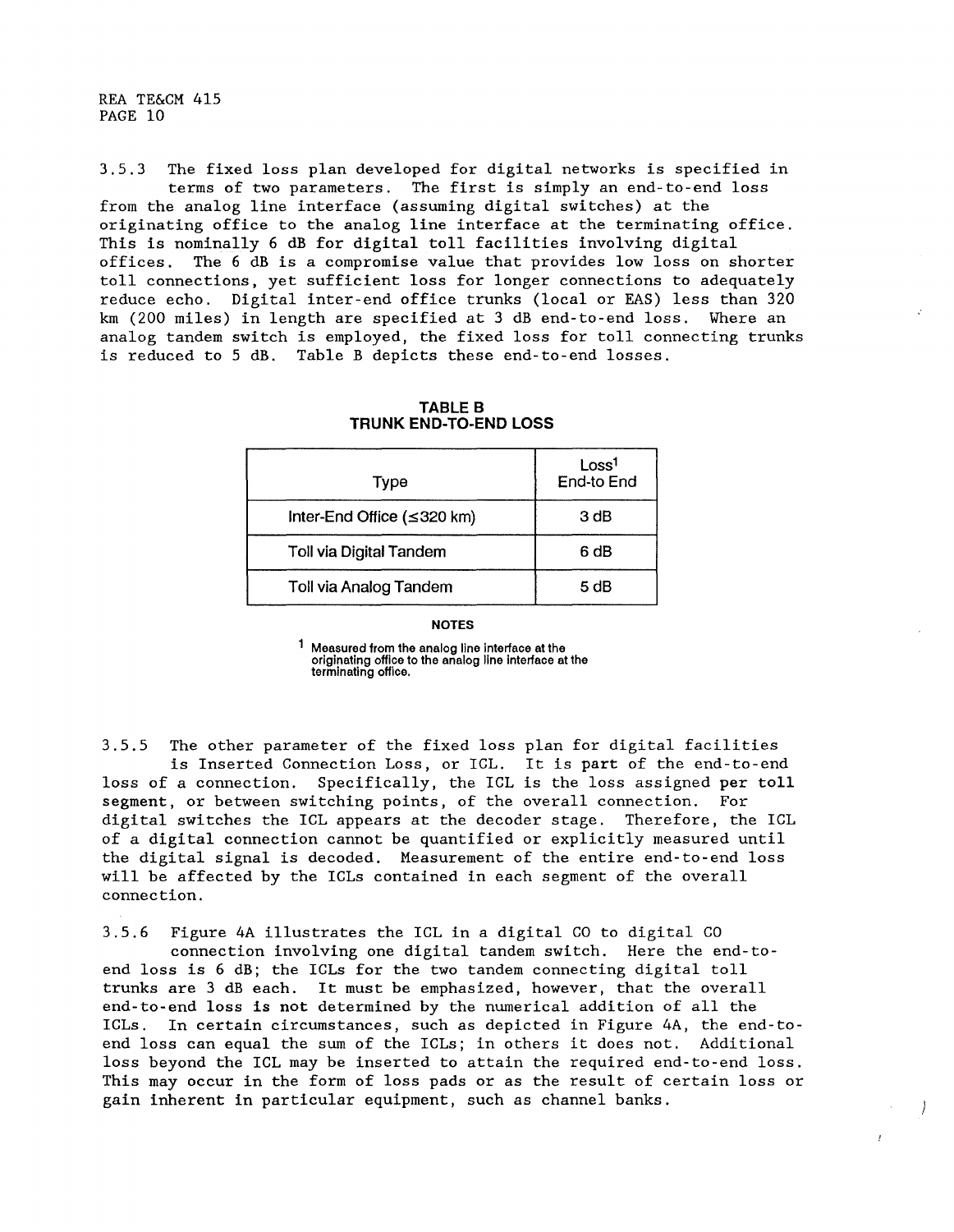

3.5.7 Figure 4B depicts a local end office to end office trunk where the total end-to-end loss is 3 dB. The ICL for this trunk configuration (distances  $\leq$  320 km) happens also to be 3 dB. The 3 dB ICL occurs at the decode point at the terminating end of the connection.



 $\big)$ 

 $\sum_{i=1}^{n}$ 

3.5.8 For analog switches, the ICL is the difference between the outgoing signal of the originating switch and the outgoing signal of the terminating switch. Loss is normally introduced into this configuration with analog loss pads at the receive-end channel bank. Figure 4C shows the ICL for a digital end office-analog tandem-digital end office connectic Here, the ICL for each individual toll connecting trunk is 3 dB. But, because of the analog tandem switch, the end-to-end loss is 5 dB.

| <b>FIGURE 4C</b><br><b>ICL &amp; END-TO-END LOSS</b><br>DIGITAL END OFFICE-ANALOG TANDEM-DIGITAL END OFFICE |              |                         |              |                      |  |
|-------------------------------------------------------------------------------------------------------------|--------------|-------------------------|--------------|----------------------|--|
| DIGITAL                                                                                                     | TRANSMISSION | ANALOG                  | TRANSMISSION | <b>DIGITAL</b>       |  |
| <b>END</b><br>OFFICE                                                                                        | FACILITY     | TANDEM<br><b>OFFICE</b> | FACILITY     | <b>END</b><br>OFFICE |  |
| 3 dB ICL<br>3 dB ICL $\frac{\cdots}{\cdots}$                                                                |              |                         |              |                      |  |
| 5 dB END-TO-END LOSS                                                                                        |              |                         |              |                      |  |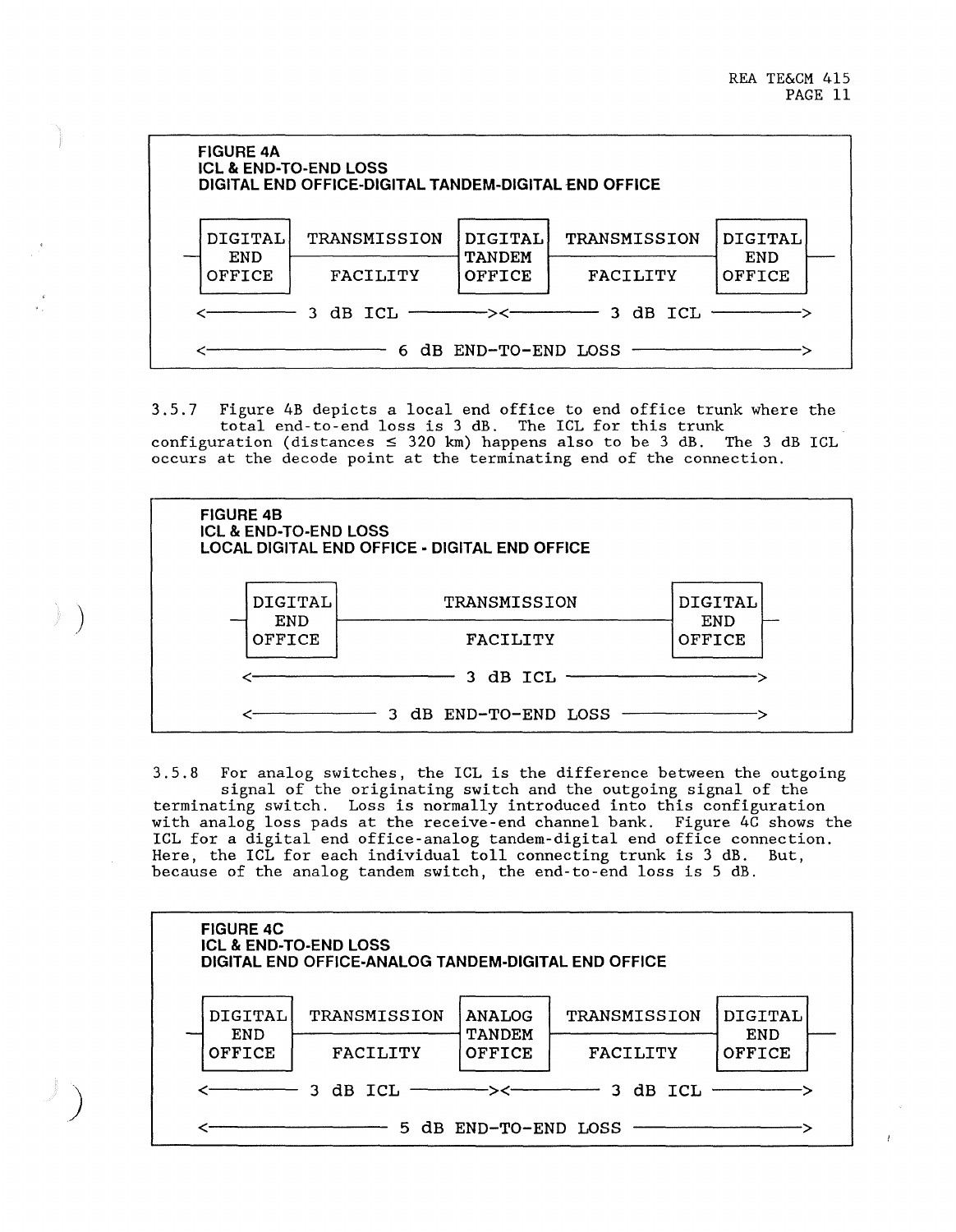$3.5.9$  In general, the ICL for most connecting trunks is  $3$  dB, regardle of whether analog, digital or combination facilities are involve Long inter-end office facilities are specified at  $6$  dB, inter-tand generally at 0 dB and tandem connecting at 3 dB. Table C depicts the ICL values for these trunks and others. It also provides ICL values for the various forms of inter-LATA access trunks. References # 4 and 5 in the Selected Bibliography provide additional information on ICL.

# **TABLE C TRUNK TRANSMISSION INSERTED CONNECTION LOSS (ICL)**

| <b>Type of Facility</b>                                                                    | Loss <sup>1</sup>                                       |  |  |
|--------------------------------------------------------------------------------------------|---------------------------------------------------------|--|--|
| <b>I. NON-TOLL<sup>2</sup></b>                                                             |                                                         |  |  |
| Inter-End Office $(\leq 320 \text{ km})$                                                   | 3 dB                                                    |  |  |
| <b>II. TANDEM CONNECTING</b>                                                               |                                                         |  |  |
| <b>Access Tandem Connecting</b><br>Digital<br>Combination<br>Analog ( $\leq$ 320 km)       | 3 dB<br>3 dB<br>3 dB                                    |  |  |
| <b>Direct InterLATA Connecting</b><br><b>Digital</b><br>Combination<br>Analog <sup>3</sup> | 3 dB<br>3 dB<br>3 dB                                    |  |  |
| <b>LATA Tandem Connecting</b><br>Digital<br>Combination<br>Analog ( $\leq$ 320 km)         | 3 dB<br>3 dB<br>3 dB                                    |  |  |
| <b>III. INTER-TANDEM</b>                                                                   |                                                         |  |  |
| Inter-Tandem<br><b>Digital</b><br>Combination<br>Analog                                    | 0 <sub>dB</sub><br>1 dB<br><b>VNL</b>                   |  |  |
| <b>Tandem InterLATA Connecting</b><br><b>Digital</b><br>Combination<br>Analog <sup>4</sup> | 0 <sub>dB</sub><br>0 <sub>d</sub> B<br>0 <sub>d</sub> B |  |  |

#### **NOTES**

Loss levels provided are for both Feature Group C (AT&T) and Feature Group D Access, except where noted. Analog loss values are for facilities with gain.

2 The NON-TOLL Category also includes operator, EAS and other special service trunks.

3 Feature Group C Access (AT&T) loss objective for **analog** Direct lnterLATA Connecting Trunk is VNL + 2.5 dB.

4 Feature Group C Access (AT&T) loss objective for **analog** Tandem lnterLATA Connecting Trunks is VNL.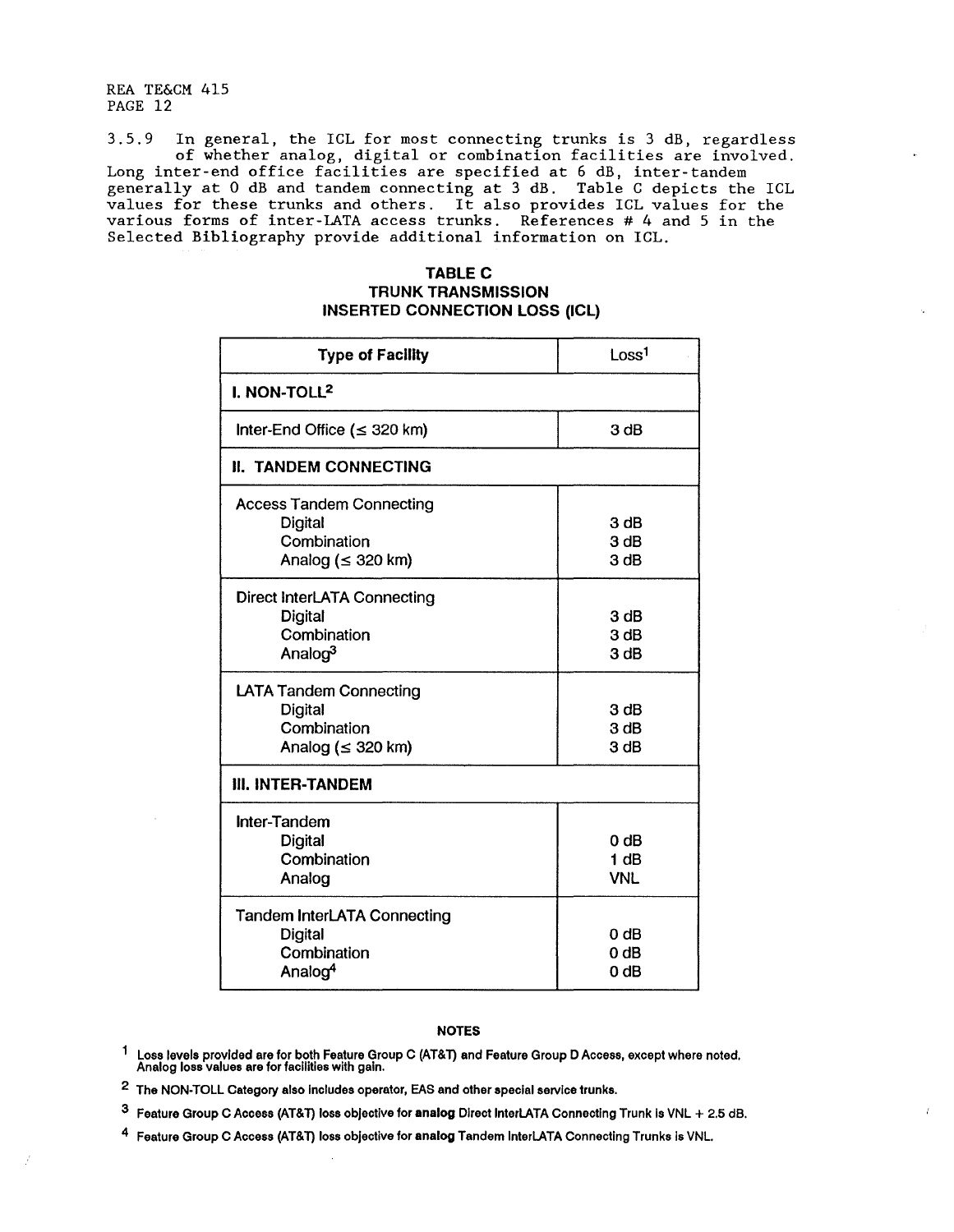#### 3. **6 TRUNK NOISE**

 $\big)$ 

 $\left( \frac{1}{2} \right)$ 

3.6.1 The noise objectives for trunk circuits are specified as a shortterm, average noise level performed on an idle channel at the analog interface. The measurement is C-message weighted to more accurately reflect the relative responses of both the human ear and a standard telephone set. The measured n $\mathfrak{q} \mathfrak{z}$ se level is also referenced to a standa $\mathfrak q$ noise power of -90 dBm, or  $10$   $^\texttt{12}$  watts. Objective noise levels in units of dBrnCO for trunking facilities are outlined in Table D.

# **TABLED STEADY STATE OBJECTIVE NOISE LEVELS FOR TRUNKS**

| <b>Type of Facility</b>       | Noise<br>Objective <sup>1,2</sup> |  |  |  |
|-------------------------------|-----------------------------------|--|--|--|
| <b>I. NON-TOLL</b>            |                                   |  |  |  |
| Digital<br>Combination/Analog | 26 dBrnC0                         |  |  |  |
| $0 - 100$ km                  | 30 dBrnC0                         |  |  |  |
| 100-200 km                    | 32 dBrnC0                         |  |  |  |
| <b>II. TANDEM CONNECTING</b>  |                                   |  |  |  |
| Digital<br>Combination/Analog | 24 dBrnC0                         |  |  |  |
| $0 - 100$ km                  | 28 dBrnC0                         |  |  |  |
| 100-200 km                    | 30 dBrnC0                         |  |  |  |
| III. INTER-TANDEM             |                                   |  |  |  |
| Digital<br>Combination/Analog | 24 dBrnC0                         |  |  |  |
| 0 -100 km                     | 28 dBrnC0                         |  |  |  |
| 100-200 km                    | 30 dBrnC0                         |  |  |  |

1 Objective level is defined as a recommended minimum for facility design.

2 Where digital switches employ digital loss pads, the stated objective may be increased by 1 dBrnCO.

#### 3.7 **TRUNK RETURN LOSS**

3.7.1 Return Loss is a measure of a signal's reflected power back to the originating end of a network. It is equal to the ratio of the transmitted power to the reflected power, in dB. The reflection occurs as a result of impedance mismatches at network discontinuities, such as at a 4-wire/2-wire interface. The return loss is commonly measured in two frequency-weighted bands. It is then referred to as Echo Return Loss (ERL) and Singing Return Loss (SRL). ERL measures the loss over the middle of the voiceband where echo is most likely. SRL measures the return loss at the edges of the voiceband where singing or oscillations tend to occur.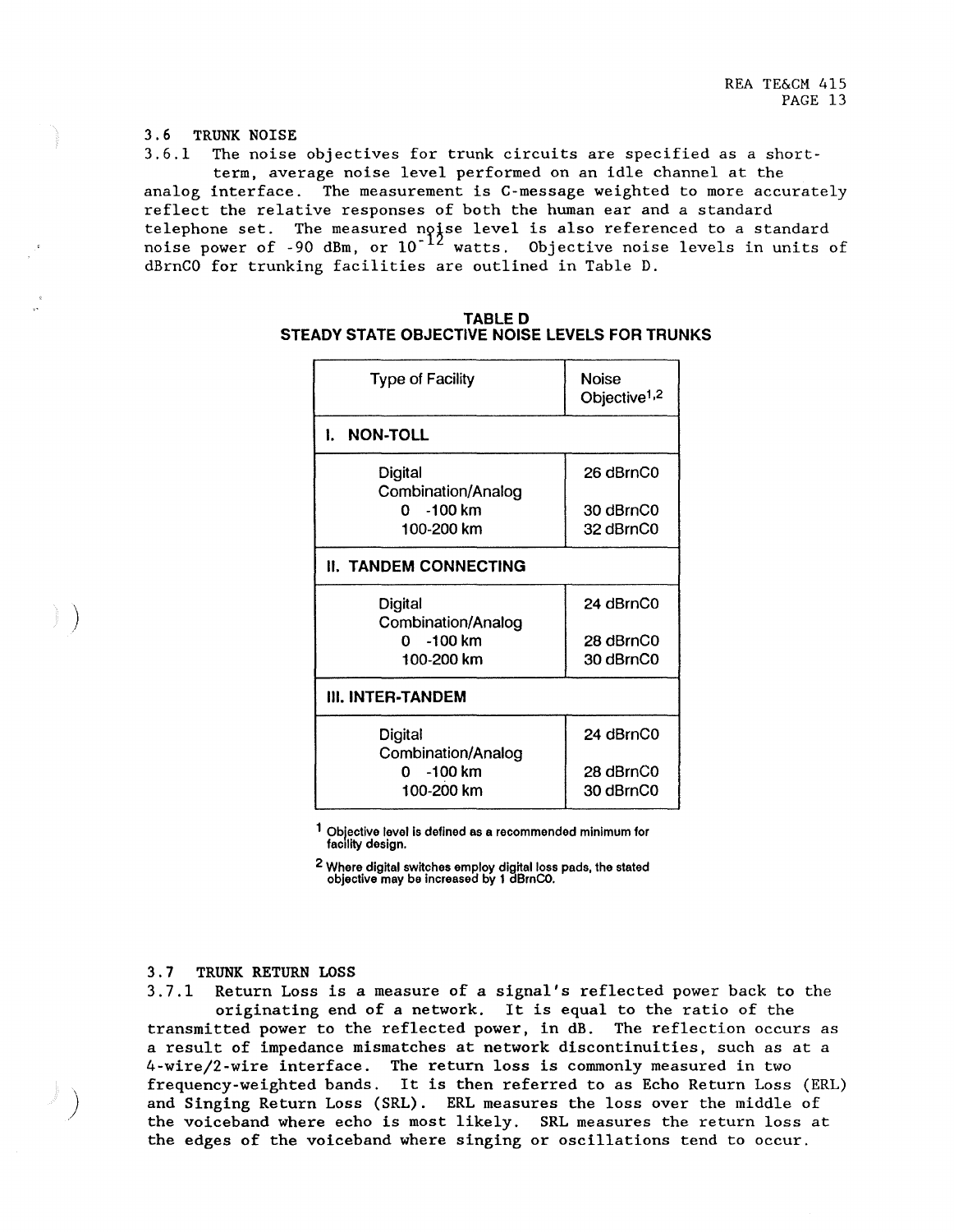3.7.2 It is important to ensure adequate return loss at tandem switch locations where 4-wire/2-wire interfaces are sometimes located to maintain proper balance. If all end offices, tandem switches and trunks are 4-wire, then trunk return loss need not be a concern. Where necessary, return loss measurements are performed on tandem connecting trunks to and from end offices connected via 2-wire trunks. This is known as terminal balance. Terminal balance objectives for trunking facilities are shown Terminal balance objectives for trunking facilities are shown in Table E.

**TABLE E TERMINAL BALANCE TRUNK OBJECTIVES 1** 

| <b>Type of Facility</b>       | <b>Return Loss</b><br>ERL | SRL.         |
|-------------------------------|---------------------------|--------------|
| <b>TOLL CONNECTING TRUNKS</b> |                           |              |
| Digital<br>Combination/Analog | 23 dB<br>18dB             | 17dB<br>12dB |

# **NOTES**

Objective level is defined as a recommended minimum for facility design.

# 3.8 TRUNK FREQUENCY RESPONSE

3.8.l Frequency response parameters for toll trunks have been defined in terms of a full spectrum requirement and not in terms of a more performance-oriented parameter such as Three Tone Slope (TTS). Additional information on TTS may be located in Reference  $# 1$  of the Selected Bibliography. Frequency response objectives for trunk facilities are outlined in Table F.

| <b>TABLE F</b>                              |  |  |  |  |  |
|---------------------------------------------|--|--|--|--|--|
| <b>TRUNK FREQUENCY RESPONSE OBJECTIVES1</b> |  |  |  |  |  |

| <b>Type of Facility</b> | Frequency <sup>2</sup><br>Response                   |
|-------------------------|------------------------------------------------------|
| Digital                 | 300-3400 Hz: +1 dB, -3 dB<br>600-2400 Hz: $±1$ dB    |
| Combination/Analog      | 300-3400 Hz: +1 dB, -4 dB<br>600-2400 Hz: $\pm$ 1 dB |

# **NOTES**

1 Objective level is a recommended minimum for facility design.

2 Response objective is specified in terms of a gain and loss range, referenced to a 1004 Hz signal.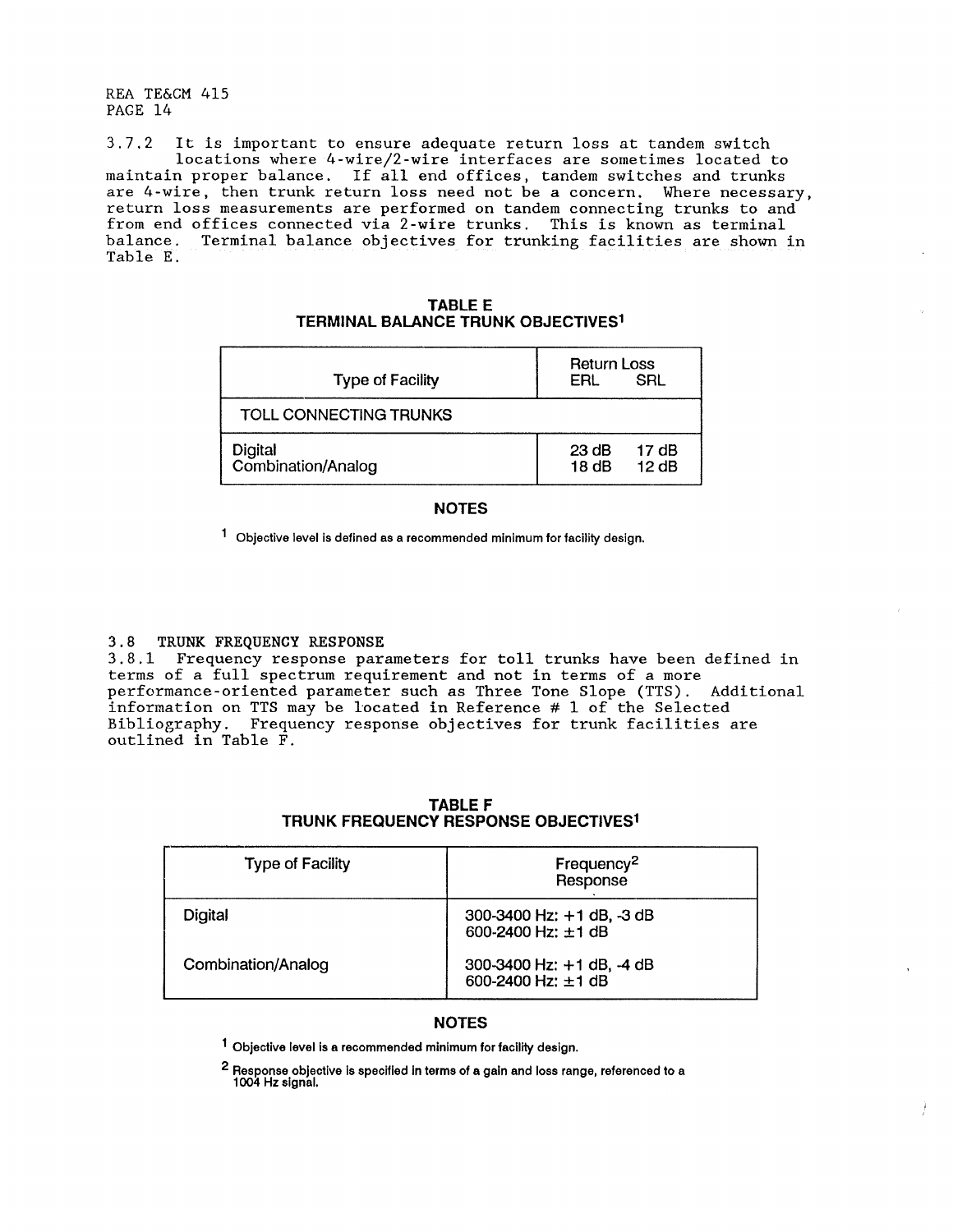# **4. VOICEBAND DATA TRANSMISSION OBJECTIVES**

#### 4.1 Purpose

4.1.1 In addition to the more standard noise and loss parameters,

additional analog characteristics can be measured and controlled on voiceband transmission facilities in order to ensure adequate data transmission. Proper control of these parameters can play a major role in the performance of data modems to accurately transmit and receive data through the public network on both physical and carrier facilities. Although these characteristics are to some extent determined in the design of transmission equipment, equipment malfunctions and harmful external influences may be detected through proper observation and measurement. Often, a single cause may be common to the simultaneous occurrence of one or more parameters exceeding the defined objectives. This section will briefly describe each of the voiceband parameters. The performance objectives are noted in Table G. For information on actual measurement techniques, the reader is referred to Reference  $# 8$  in the Selected Bibliography.

4.1.2 The objective level for each parameter outlined in Table G was developed from the Service Affecting Limits (SALs) and other supporting information contained in *ANSI Standard Tl.506-1989.* The SALs are designed for use in achieving adequate voiceband data transmission with modems operating up to 9600 bits/second. The limits are to be applied in measuring the performance of primarily trunk facilities, but some of the parameters may also be useful for evaluating loop performance. Since these are recommended minimum values, no distinction has been made between digital, analog and combination facilities. Digital facilities, however, would be expected to exhibit somewhat better performance in general than the other two facility types.

#### 4.2 Amplitude Jitter

*)* 

4.2.1 Amplitude Jitter is any fluctuation in the peak amplitude value of a fixed tone signal at 1004 Hz from its nominal value. Amplitude Jitter can be measured in two separate frequency bands, 4-300 Hz and 20-300 Hz. The wider 4-300 Hz band is important where modems that employ echo cancelling capability are used. Table G provides Amplitude Jitter objectives for both the 4-300 Hz band and the 20-300 Hz band. Amplitude Jitter is measured in terms of percent peak amplitude variation of signal amplitude.

#### 4.3 Signal to C-Notched Noise

4.3.1 Signal to C-Notched Noise (S/CNN), or Signal to Distortion (S/D) Ratio, is the logarithmic ratio expressed in dB of a 1004 Hz holding tone signal compared to the C-message weighted noise level. Because the noise measurement is performed with a holding tone, the receive band is notched or attenuated around the 1004 Hz contour (C-message weighted) to remove this tone, leaving only the resulting noise or distortion. The holding tone can be input at either -13 dBm (the level that more closely approximates an actual data modem) or -16 dBm (the level used in many automated test systems).

4.3.2 S/CNN can be one of the most important transmission parameters affecting the performance of data transmission. Other parameters such as harmonic distortion, quantizing noise and jitter can also contribute to excessive CNN. The use of digital loss pads for level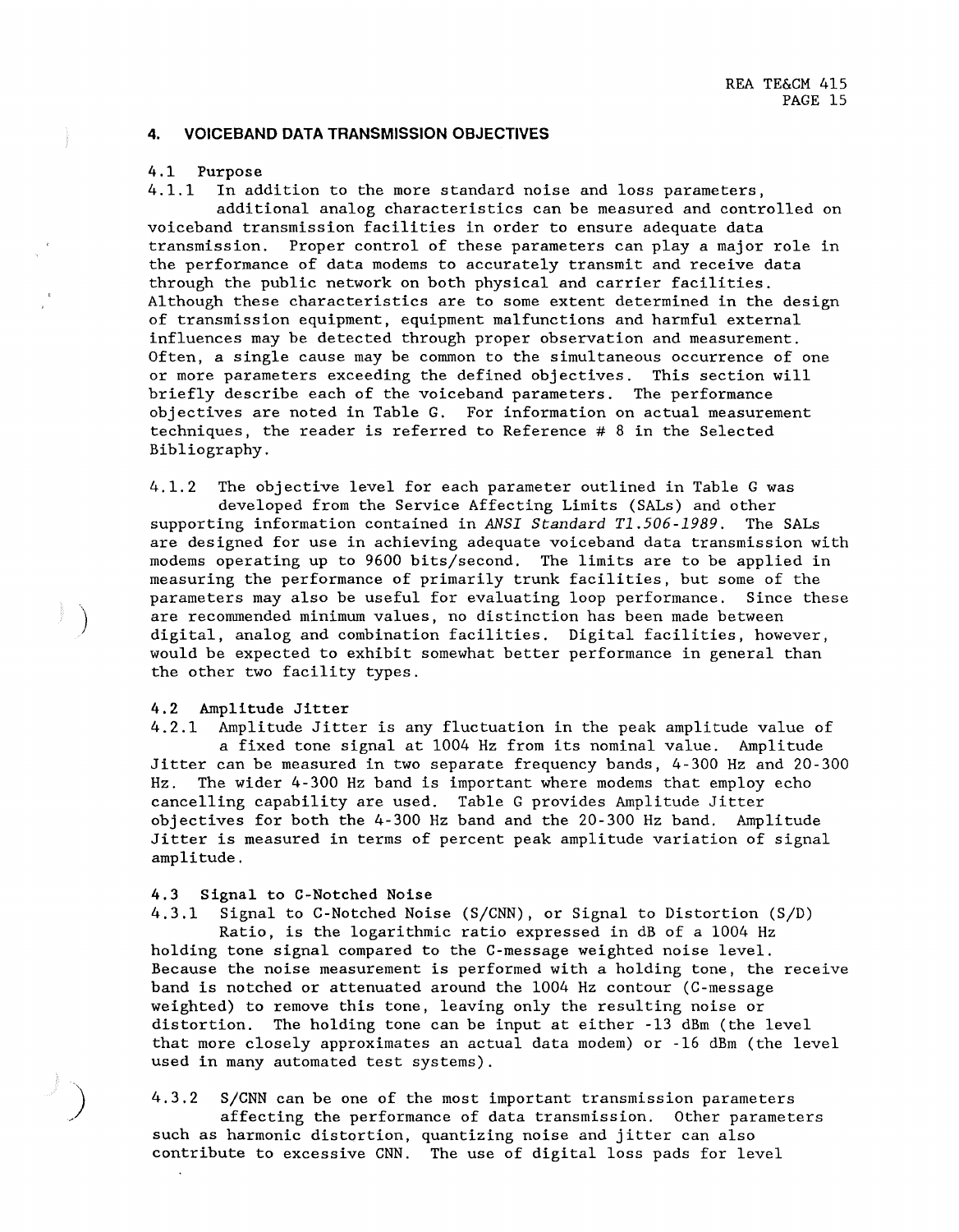settings is also a source of CNN. The S/CNN objectives in Table Gare provided at typical modem signal levels of -13 dBmO.

# 4.4 **Envelope Delay** Distortion

4.4.1 Envelope Delay Distortion (EDD) is a measure of the linearity or uniformity of the phase versus frequency characteristic of a transmission facility. (It is also known as relative envelope delay, or RED.) If EDD is sufficiently high, various frequency components will travel at a different rate of speed with different arrival times, causing successively transmitted data pulses to overlap at the receive end. The resulting phenomenon is known as intersymbol interference and may cause significant data errors.

4.4.2 EDD is specifically defined as the delay relative to the envelope delay at a reference frequency, commonly 1704 Hz. It is typically measured at two frequencies, one low and one high in the voiceband. The objective levels for EDD in units of microseconds delay are given in Table G for 604 Hz and 2804 Hz. Remedial solutions to excessive EDD can be provided through use of improved modems with equalization or by line conditioning performed by the LEC or IXC. EDD can also be measured and quantified through Peak to Average Ratio (P/AR) techniques.

# 4.5 Impulse Noise

4.5.1 Impulse Noise is a measure of the presence of unusually large noise excursions of short duration that are beyond the normal background noise levels on a facility. It is typically measured by counting the number of occurrences beyond a particular noise reference threshold in a given time interval. The noise reference level is C-message weighted. Transient signals originating from various switching operations are a common source of impulse noise.

/

 $\left( \frac{1}{2} \right)$ 

#### 4.6 Intermodulation Distortion

4.6.1 The Signal to Intermodulation Distortion ratio (S/IMD) is a measure of the distortion produced by extraneous frequency cross products, known as intermodulation products, when a multi-tone signal is applied to a system. The test process is the 4-tone method.

4.6.2 IMD is caused by the system nonlinearities acting upon the harmonic frequencies produced from an input of multiple tones. The products resulting from IMD can be more damaging than noise in terms of producing data transmission errors.

4.6.3 Specifically, IMD is measured as a signal to distortion ratio and is expressed as the logarithmic ratio in dB of the composite power of four resulting test frequencies to the total power of specific higher order distortion products that are produced. The higher order products are measured at both the 2nd order and the 3rd order and are designated R2 and R3, respectively. The four frequency testing for IMD is produced with four tones of 857, 863, 1372, and 1388 Hz input at a composite power level of -13 dBmO.

# 4.7 **Phase** Jitter

4.7.1 Phase Jitter (PJ) is any fluctuation in the zero crossing of a fixed tone signal in the voiceband. It is measured in terms of  $^{\prime}$  either degrees peak-to-peak ( $^{\circ}$ p-p) or in terms of a Unit Interval, or UI. One UI $\ell$  is equal to 360° p-p. PJ measurements are typically performed in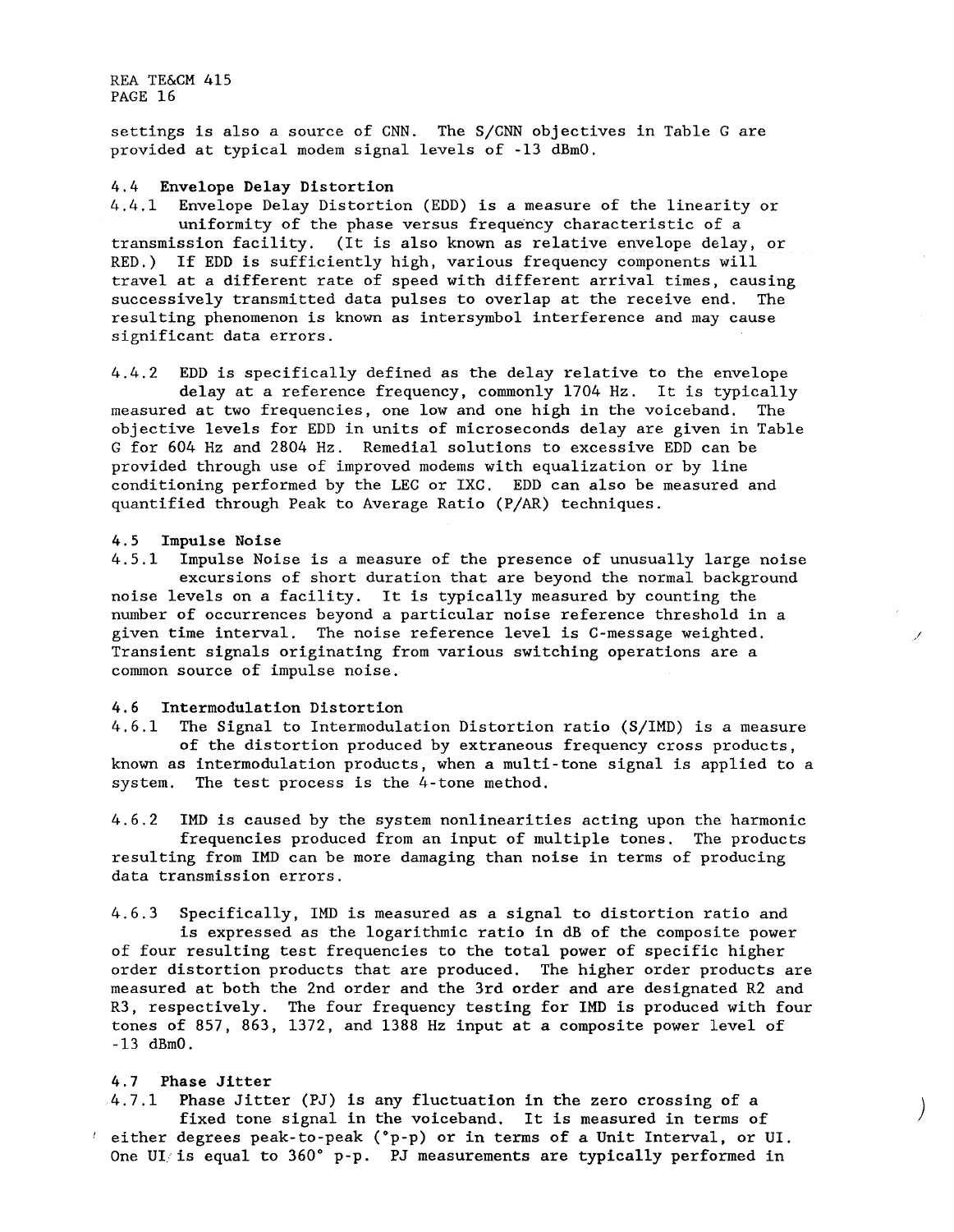two nominal frequency bands: 1) 20-300 Hz and 2) either 2-300 Hz or 4-300 Hz, the latter being more appropriate for transmission with modems employing echo-cancelling techniques, Table G sets forth phase jitter objectives in terms of °p-p for the 4-300 Hz band the 20-300 Hz band

4.7.2 PJ plays a major role in the error performance of data transmission wherever phase modulation techniques are used. The influence of power lines and other facilities through electromagnetic induction is a common cause of PJ. Digital facilities with PJ can be remedied through control of C-notched noise, impulse noise and DSl timing.

| Parameter                                        | Value                        |
|--------------------------------------------------|------------------------------|
| Amplitude Jitter <sup>2</sup>                    | (maximum)                    |
| 20-300 Hz<br>4 -300 Hz                           | 5%<br>6%                     |
| Signal to CNN <sup>2</sup>                       | (minimum)                    |
|                                                  | 31 db                        |
| Envelope Delay <sup>3</sup><br><b>Distortion</b> | (maximum)                    |
| 604 Hz<br>2804 Hz                                | 1500 $\mu$ s<br>1000 $\mu$ s |
| Impulse Noise <sup>2,4</sup>                     | (maximum)                    |
|                                                  | 65 dBrnC0                    |
| Signal to IM Distortion                          | (minimum)                    |
| R <sub>2</sub><br>R3                             | 40 dB<br>40 dB               |
| Phase Jitter                                     | (maximum)                    |
| 20-300 Hz<br>4-300 Hz                            | $6.5^\circ$ p-p<br>10.0° p-p |

 $\big)$ 

 $\big)$ 

# **TABLEG VOICEBAND DATA TRANSMISSION OBJECTIVES 1**

# **NOTES**

- 1 Minimum performance objectives for in-service trunk facilities. Equivalent to the Immediate Action Limit (IAL) as defined in "ANSI Standard T1 .506-1989.'
- 2 Measured with a 1004 Hz tone at -13 dBmO.
- $^3$  Envelope Delay Distortion objectives are shown in microseconds<br>delay which are relative to the delay at 1704 Hz.
- <sup>4</sup> Impulse Noise objectives are based upon a maximum of 5 counts in thresholds.<br>
a 5 minute period at equal or greater than the indicated noise<br>
thresholds.